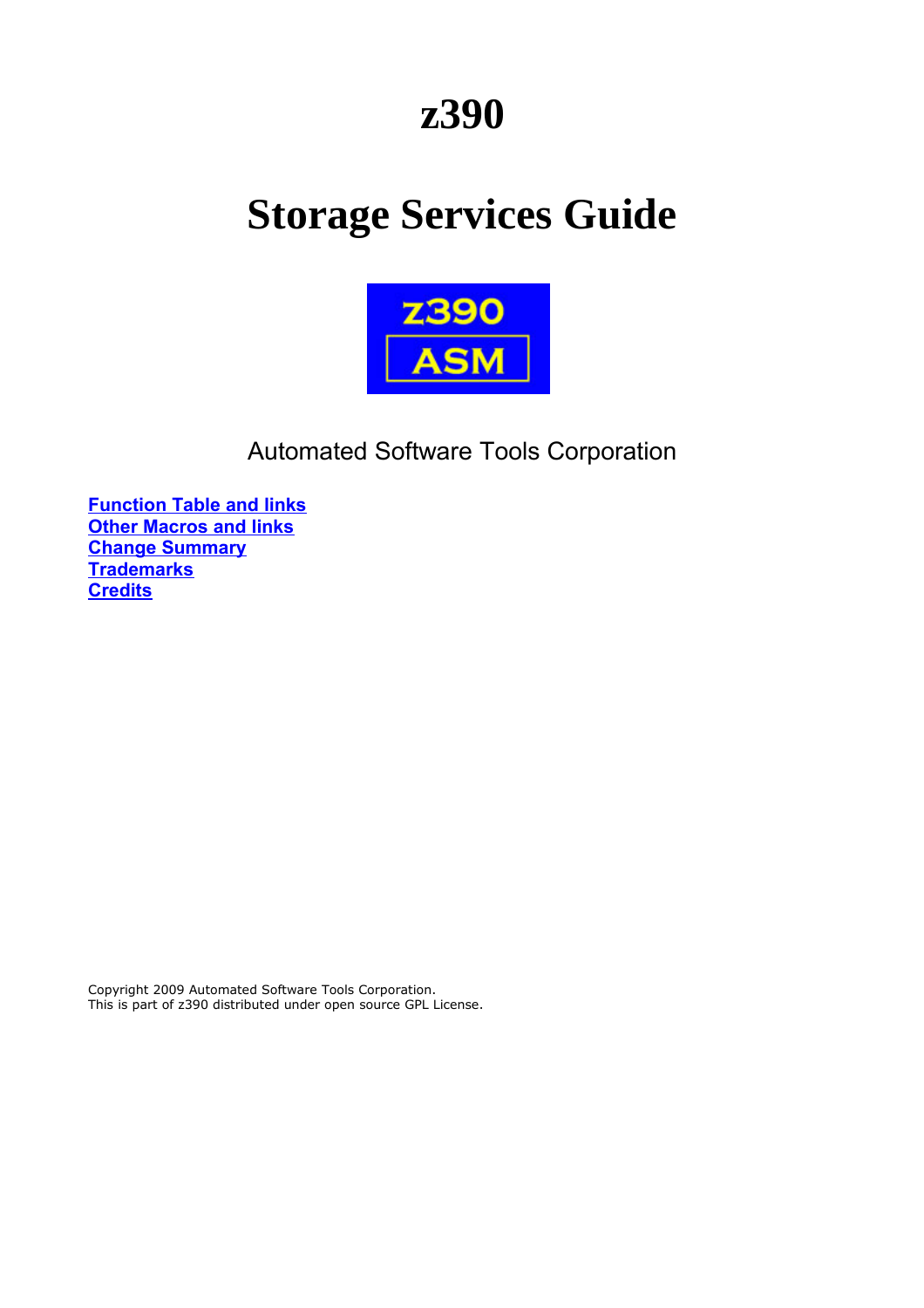#### <span id="page-1-0"></span>**Function Table**

| <b>SVC</b> |                | <b>FUNCTION</b>      |
|------------|----------------|----------------------|
|            | <b>DEC HEX</b> |                      |
| 4          | 04             | <b>GETMAIN</b>       |
| 4          | 04             | <b>GETVIS (VSE)</b>  |
| 5          | 05             | <b>FREEMAIN</b>      |
| 5          | 05             | <b>FREEVIS (VSE)</b> |

#### <span id="page-1-1"></span>**Other Macros**

| <b>STORAGE</b> |
|----------------|
| POO<br>n       |

#### <span id="page-1-2"></span>**STORAGE**

name STORAGE OBTAIN,LENGTH=,LOC=,COND= Acquire storage name STORAGE RELEASE, ADDR=, LENGTH= Free storage

An alternative to GETMAIN and FREEMAIN.

 See the equivalent descriptions below: LENGTH= becomes the GETMAIN/FREEMAIN parameter LV= LOC= is the same COND=NO (default) is the GETMAIN type R COND=YES is the GETMAIN type RC ADDR= becomes the GETMAIN/FREEMAIN parameter A=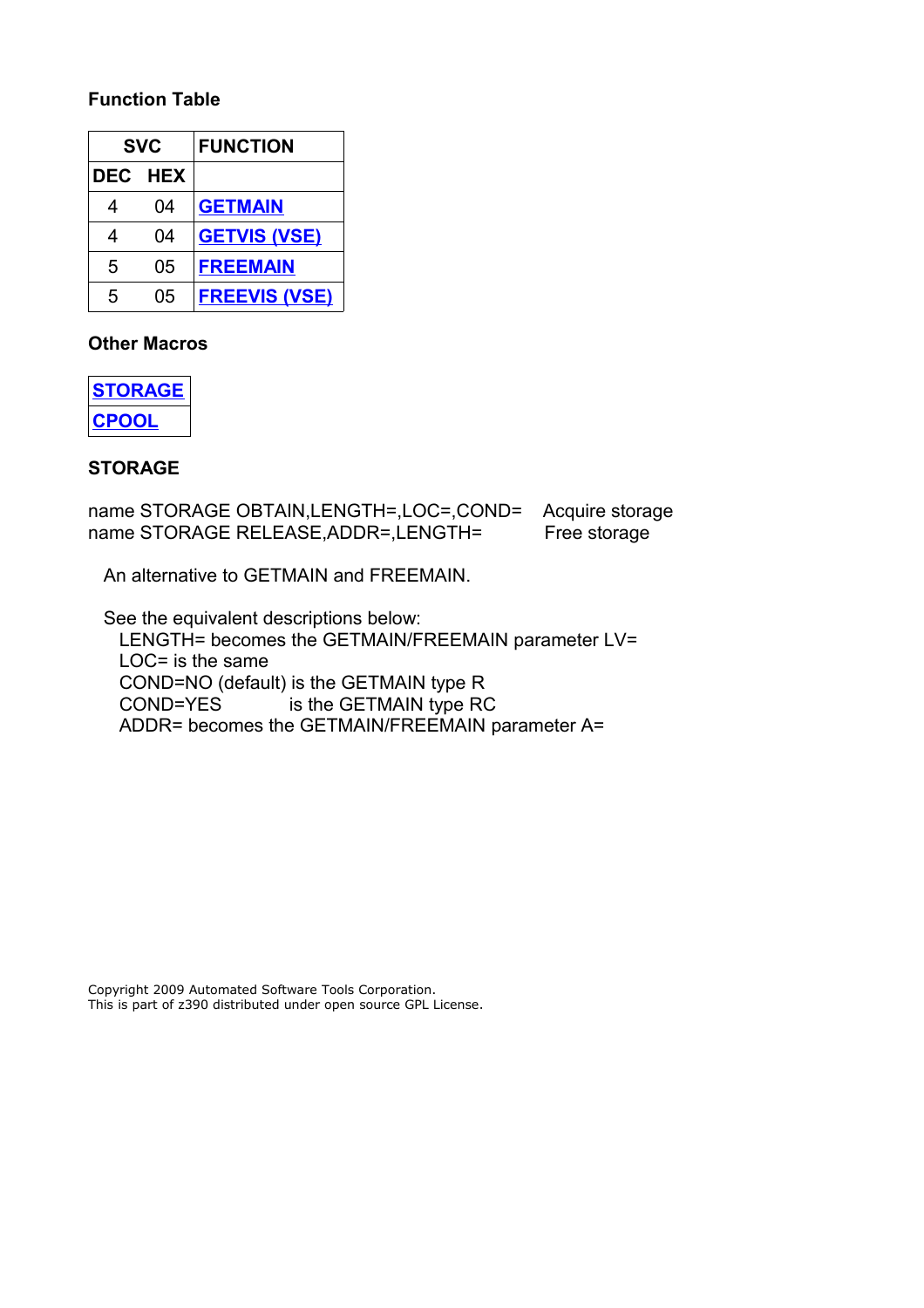#### <span id="page-2-0"></span>**GETMAIN**

```
name GETMAIN type,LV=,LOC=,A=
Acquire storage.
```
type is mandatory

- R Obtain storage unconditionally. The default location is below 16M.
- RC Obtain storage conditionally. The default location is above 16M. The return code indicates whether the acquisition was successful.
- RU Obtain storage unconditionally. The default location is above 16M.

LV= is mandatory

- LV=n Obtain n bytes (maximum value of n is 2G-1)
- LV=nK Obtain nK bytes (maximum value of n is 2097151)
- LV=nM Obtain nM bytes (maximum value of n is 2047)
- LV=(reg) Length required is in GRreg
- Note: All storage requests will be rounded up to the next 8-byte boundary and is not initialised.

LOC= is optional

 If omitted, type R will default to LOC=ABOVE, types RC and RU will default to LOC=BELOW.

| LOC=BELOW<br>LOC=RES<br>$LOC=24$<br>$LOC=(24)$                    | ) Try to acquire storage below 16M. |
|-------------------------------------------------------------------|-------------------------------------|
| LOC=ABOVE<br>LOC=ANY<br>$LOC = 31$<br>$LOC=(31)$<br>$LOC=(24,31)$ | ) Try to acquire storage above 16M. |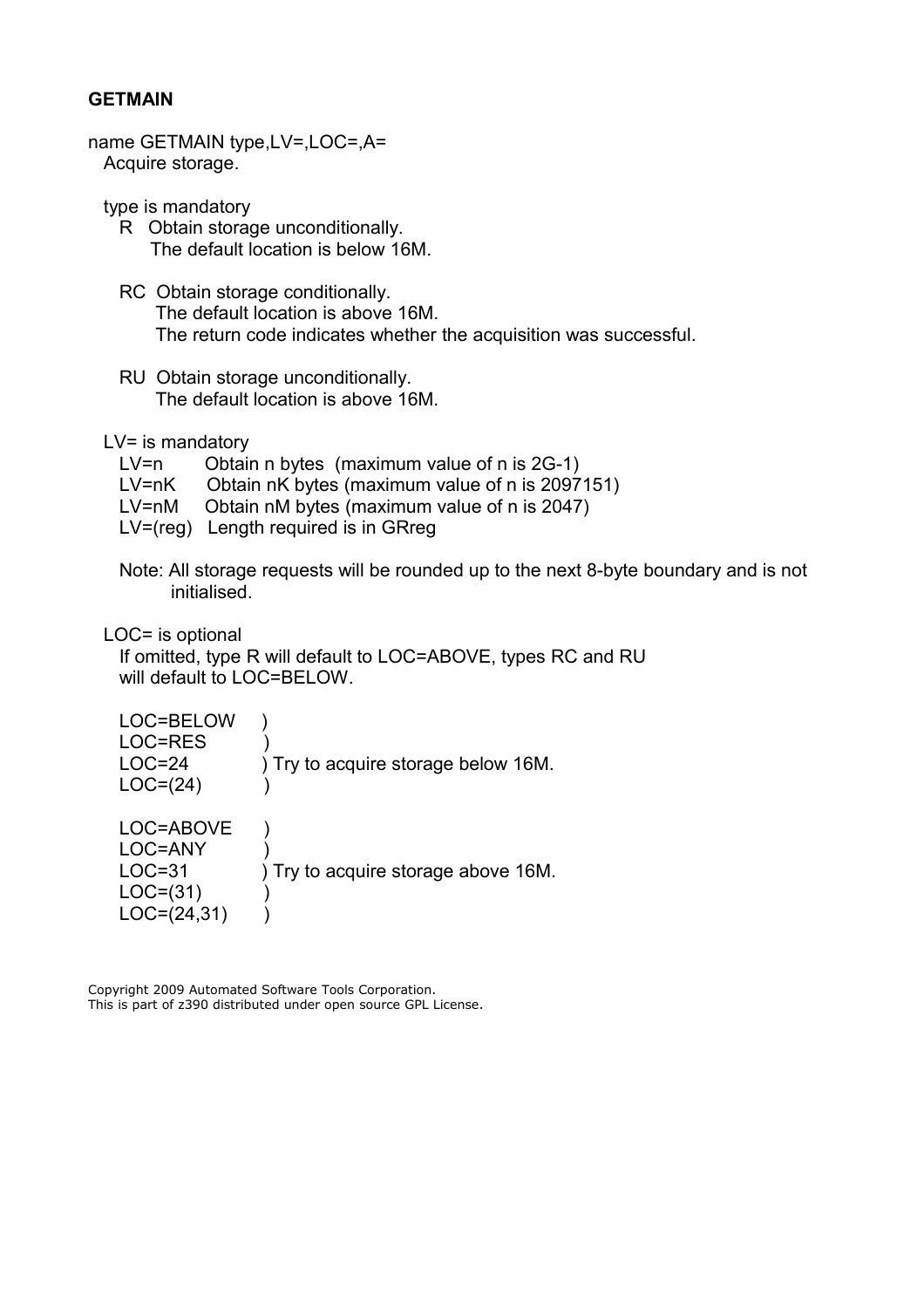A=label is optional

A=(reg) is optional

 After successful completion GR1 will contain the address of the acquired storage. This 4-byte address may be placed at label, or at the address in GRreg.

The length will be returned in GR0, rounded as necessary.

Also see **[Advanced topic](#page-3-0)** below

Examples:

 Getmain 1024 bytes below 16M, unconditionally GETMAIN R,LV=1024

 Getmain number of bytes in GR3 below 16M, conditionally, GETMAIN RC,LV=(R3),LOC=BELOW

#### <span id="page-3-0"></span>**Advanced topic:**

 Storage is limited by the MEM(nnn) parameter on CALL EZ390, with nnn in Megabytes. The default is MEM(1). When the value is 16 or less then all GETMAINs will allocate storage LOC=BELOW. When the value is above 16, then 16M is available LOC=BELOW and the rest LOC=ABOVE.

There is a preset maximum of MEM(50) set by Java.

 If this is insufficient, then code -Xmx nnnnnnnnn after the -Xrs option on CALL EZ370 to extend the MEM limit. WARNING: Over-extending memory this way may degrade the performance of your operating system (eg. Windows).

Register Usage:

R0 = Input flags, output length

R1 = Input length, output address

R15= Return code

GR15 has a return code:

0 GETMAIN ok

4 Conditional request unsuccessful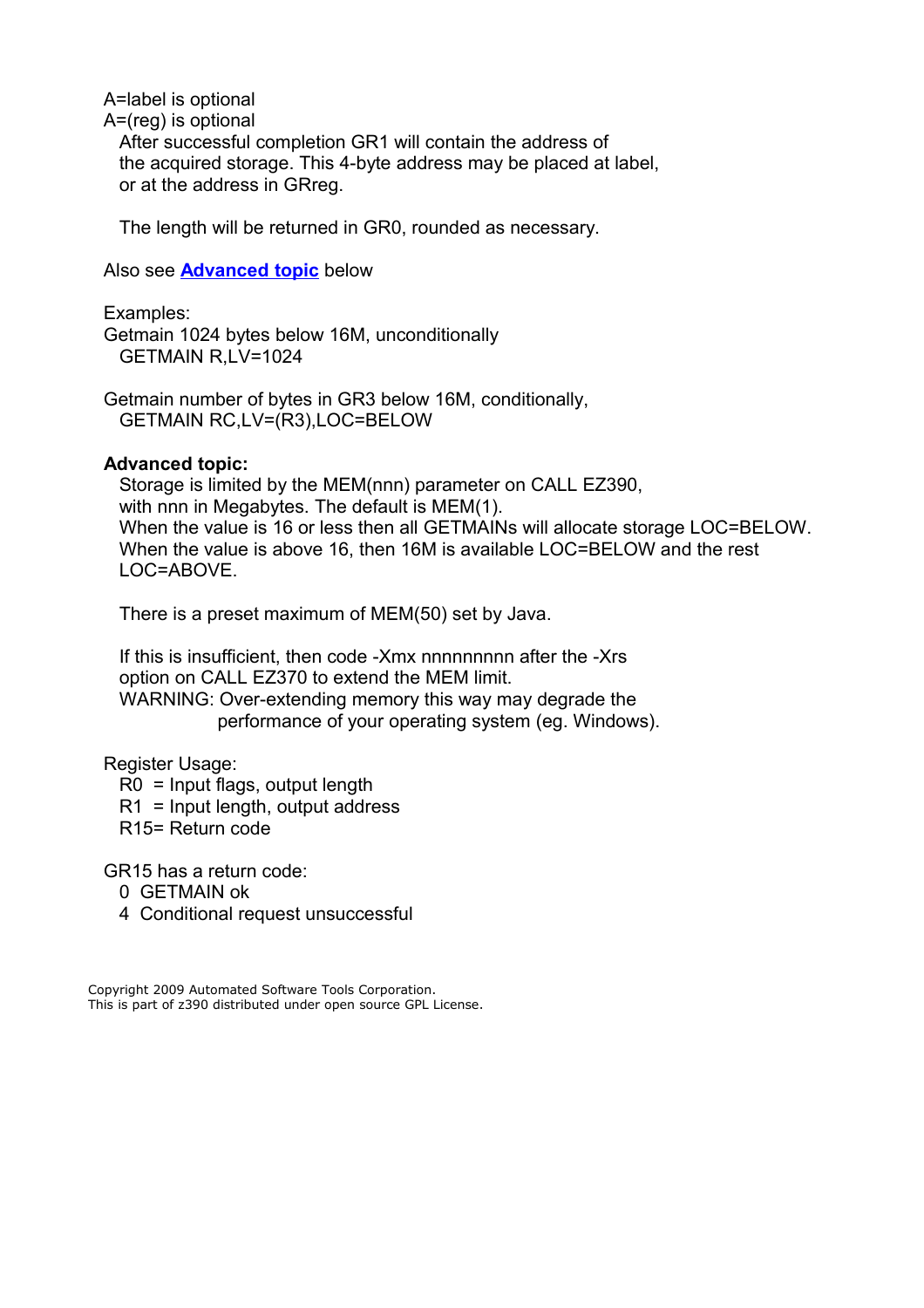Abends:

 S804 Invalid request Can occur if LRECL/BLKSIZE on a DCB are both zero S80A Unconditional out of memory

#### <span id="page-4-0"></span>**GETVIS**

name GETVIS LENGTH=,ADDRESS=,LOC= Acquire storage (VSE only). All forms map to GETMAIN R, LENGTH and ADDRESS are mandatory.

 Parameters map to GETMAIN as follows: LENGTH=n Maps to LV=n LENGTH=(reg) Maps to LV=(reg) ADDRESS=label Maps to A=label ADDRESS=(reg) GRreg is not a pointer, the GETMAINd area address is placed in GRreg. LOC= Maps the same.

Register Usage:

R0 = Input flags, output length

R1 = Input length, output address

R15= Return code

GR15 has a return code:

0 GETVIS ok

Abends:

 S804 Invalid request Can occur if LRECL/BLKSIZE on a DCB are both zero S80A Unconditional out of memory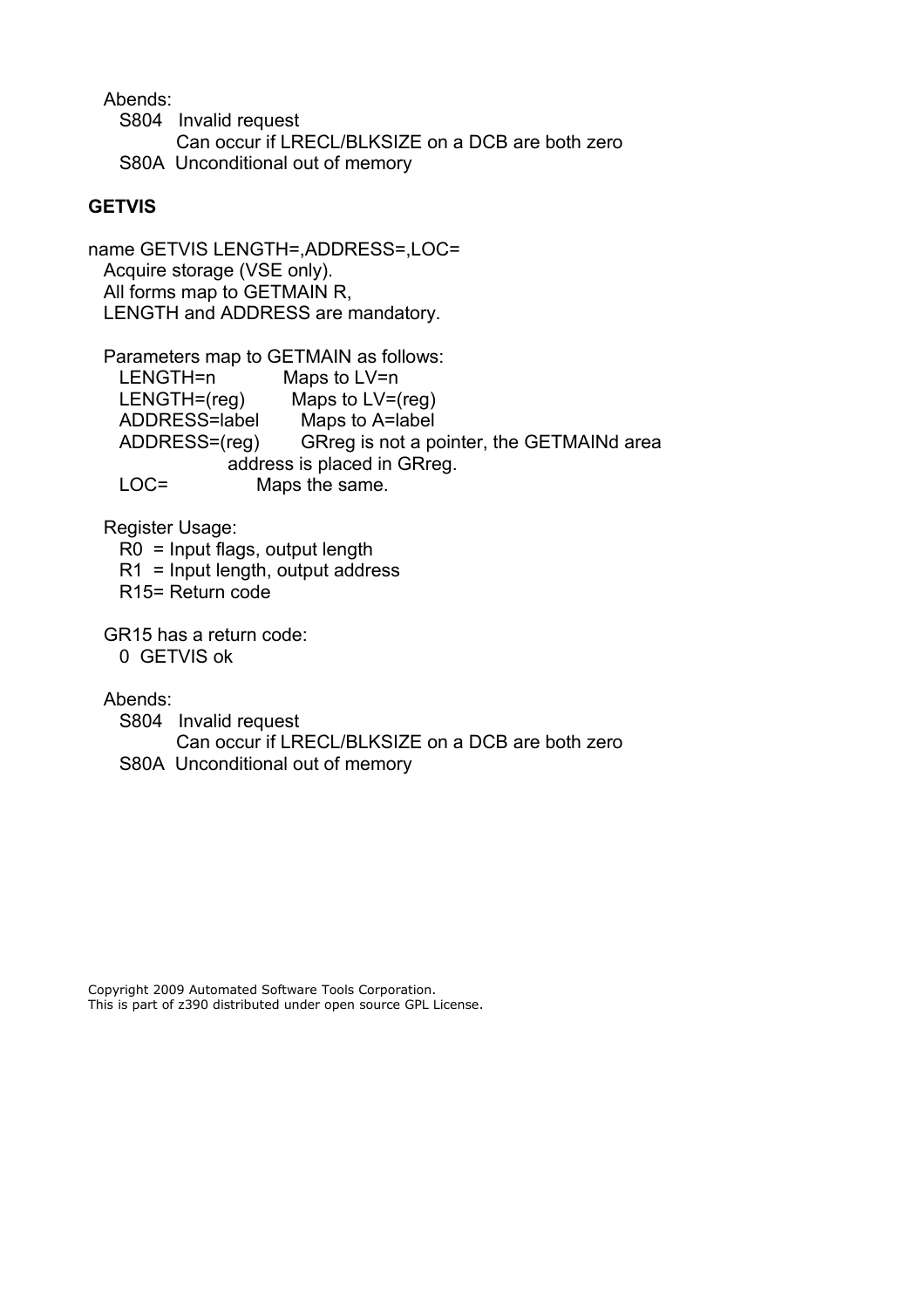#### <span id="page-5-0"></span>**FREEMAIN**

name FREEMAIN LV=,LA=,A= Free storage.

Specify either LV= or LA=, if both are present LV= will be ignored.

| $LV=n$<br>$LV=nK$<br>$LV=nM$ | Free n bytes (maximum value of n is 2G-1)<br>Free nK bytes (maximum value of n is 2097151)<br>Free nM bytes (maximum value of n is 2047)<br>LV=label label must be an equated value<br>$LV=(reg)$ Length to be freed is in GRreg |
|------------------------------|----------------------------------------------------------------------------------------------------------------------------------------------------------------------------------------------------------------------------------|
|                              | LA=label The location of a 4-byte length<br>LA=(reg) GRreg must point to a 4-byte length                                                                                                                                         |

A= is optional

 If A= is omitted then GR1 must contain the address of the storage to be freed. A=label The location of the 4-byte address of the storage to be freed. A=(reg) The 4-byte address of the storage to be freed is in GRreg.

Notes:

The storage address specified must be on a doubleword boundary.

 A section of a previous GETMAIN may be freed. It is the programmer's responsibility to manage the resulting fragmentation.

Register Usage:

- $R0 = lenath$
- $R1$  = address

R15= return code

GR15 has a return code:

0 FREEMAIN ok

Abends:

S804 Invalid request

 S90A Attempt to FREEMAIN an area which is not on a doubleword boundary SA0A Attempt to FREEMAIN an area already free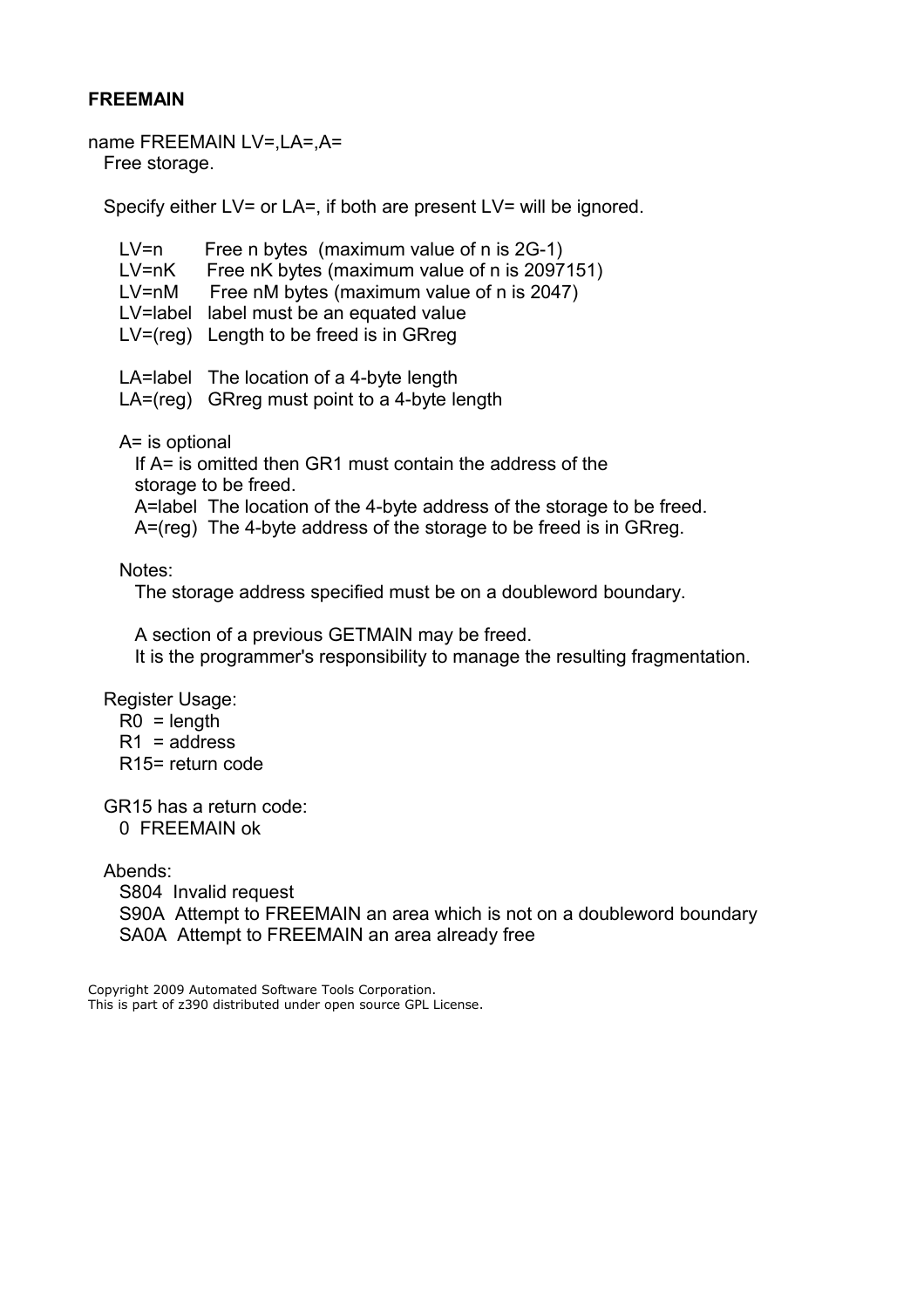#### <span id="page-6-1"></span>**FREEVIS**

name FREEVIS LENGTH=,ADDRESS= Free storage (VSE only). All forms map to FREEMAIN R, Defaults are LENGTH=(0) and ADDRESS=(1).

Parameters map to FREEMAIN as follows:

| LENGTH=n       | Maps to LV=n        |
|----------------|---------------------|
| $LENGTH=(req)$ | Maps to $LV=(reg)$  |
| ADDRESS=label  | Maps to A=label     |
| ADDRESS=(reg)  | Maps to $A = (reg)$ |

Register Usage:

 $R0 = lenath$ 

 $R1$  = address R15= return code

 GR15 has a return code: 0 FREEVIS ok

 Abends: S804 Invalid request

#### <span id="page-6-0"></span>**CPOOL**

BUILD obtains a storage area divided into cells, each subsequent GET retrieves the next cell. FREE and DELETE are not yet implemented.

CPOOL BUILD,CPID=label,PCELLCT=nnn, SCELLCT=nnn,CSIZE=nnn,HDR='...' CPID will contain the address of the GET routine for this cell PCELLCT contains the primary number of cells SCELLCT contains the secondary number of cells CSIZE is the size of each cell HDR is an optional string to identify the pool The GETMAIN size will be (PCELLCT+SCELLCT)\*CSIZE

CPOOL GET,CPID=label

 Get the next cell in this pool, GR1 contains the address or zero if all cells have been read